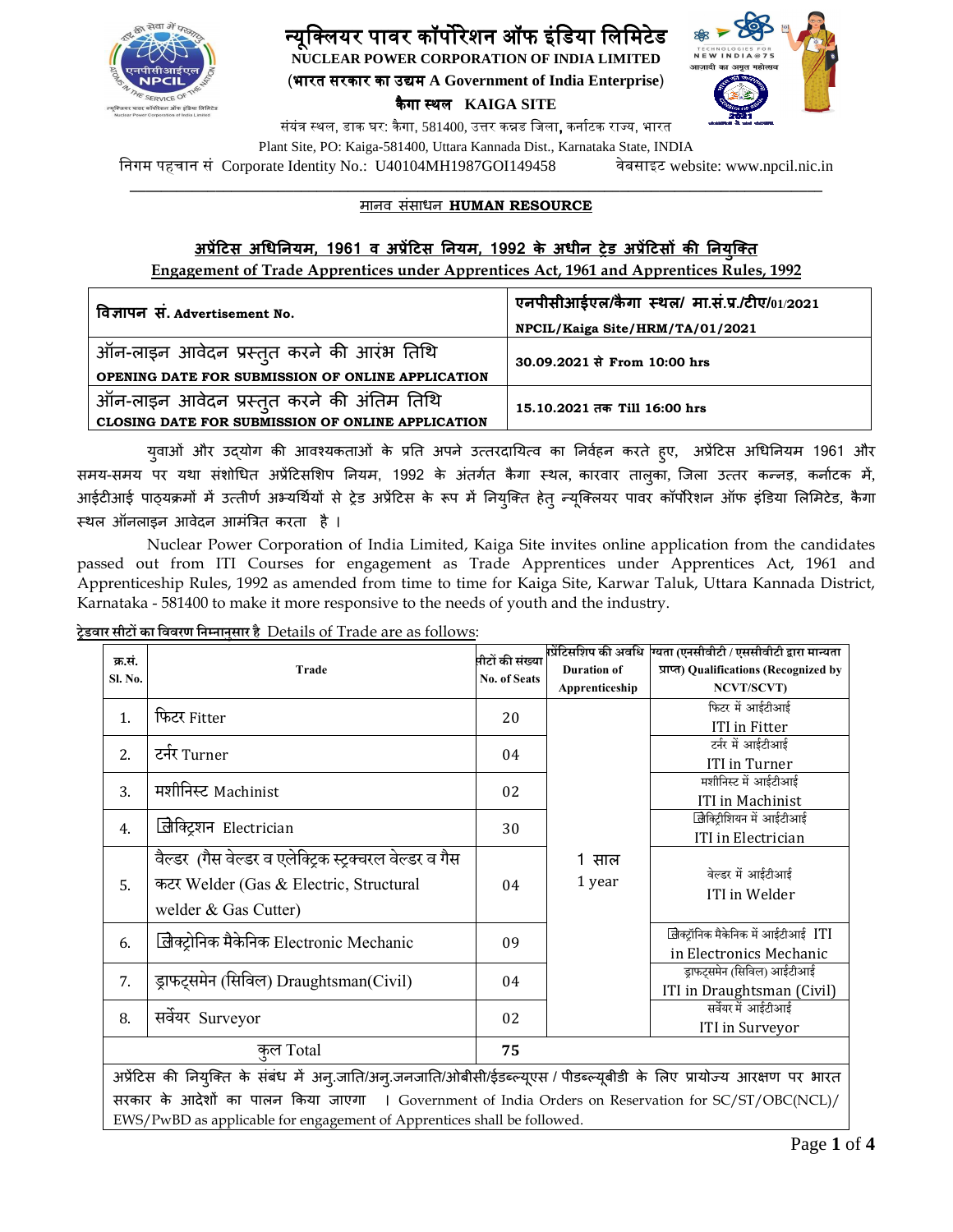### **सामा< य शतG General Conditions**:

1. आवेदक की उम्र 14 वर्ष से कम नहीं होनी चाहिए । सामान्य अभ्यर्थियों के लिए अधिकतम आयु सीमा दिनांक 15.10.2021 को 24 वर्ष है । अन्.जाति, अन्.जनजाति, ओबीसी व पीडब्लयुडी के अभ्यर्थियों को भारत सरकार के आदेशों के अनुरूप छूट दी जाएगी । The Minimum age of the applicant should be 14 years and Maximum age should be 24 years as on 15.10.2021 for General/EWS candidates. Relaxation to SC, ST, OBC, & PWBD candidates would be given as per the Government of India orders.

### 2. अभ्यर्थी के लिए शारीरिक मानदण्ड निम्नानुसार अपेक्षित हैं:

The candidate should possess the required physical standards as below:

| ऊँचाई Height      | 137 से.मी. व सिसे अधिक 137 cms and above.                                                                      |  |  |
|-------------------|----------------------------------------------------------------------------------------------------------------|--|--|
| वजन Weight        | 25.4 किलो व सिसे अधिक 25.4 kgs and above.                                                                      |  |  |
| सीने का माप       | फैलाव 3.8 सें.मी. से कम नहीं होना चाहिए। (सीने के आकार से निरपेक्ष)।                                           |  |  |
| Chest measurement | Expansion should not be less than 3.8 cms. (Irrespective of size of chest).                                    |  |  |
|                   | किसी भी ऑख में धुंधलापन नहीं होना चाहिए और दोनों में से प्रत्येक ऑख की पलकों में कोई जोखिम या बढ़ सकने वाली या |  |  |
| दृष्टि Vision     | बार-बार हो सकने वाली बीमारी न हो।                                                                              |  |  |
|                   | There should be no evidence of any morbid condition of either eye and the lids of either eye which may         |  |  |
|                   | be liable to risk or aggravation or recurrence.                                                                |  |  |

3. प्रशिक्षण के लिए अभ्यर्थियों को उनके आईटीआई पाठ्यक्रम में प्राप्त अंकों के आधार पर चयनित किया जाएगा ।

a. कैगा स्थल के 16 कि.मि. परिधि में निवास करने वाले स्थानीय योग्य अथ्यर्थीयों को वरियता दी जाएगी | Preference will be given to the eligible local candidates living within 16 kms. radius of Kaiga Site.

- b. प्रशिक्षण के लिए अभ्यर्थियों को उनके आईटीआई पाठ्यक्रम में प्राप्त अंकों के आधार पर चयनित किया जाएगा The candidates will be short listed for training based on the marks obtained in their ITI course.
- 4. मानक चिकित्सा परीक्षा अर्हता प्राप्त करने के बाद ही अभ्यर्थियों को नियुक्त किया जाएगा । The candidates shall be engaged after qualifying the standard medical examination.
- 5. अप्रैटिसों को निम्नानुसार वृत्तिका का भुगतान किया जाएगा। The apprentices shall be paid Stipend as mentioned below:
	- $a$ . जिन्होंने एक साल का आईटीआई कोर्स किया है उन्हें र 7,700/- प्रति माह की वृत्तिका दी जाएगी । Stipend of  $\bar{\tau}$  7,700/- per month for those who have completed one year of ITI course.
	- b. जिन्होंने दो साल का आईटीआई कोर्स किया है उन्हें ₹ 8,855/- प्रति माह की वृत्तिका दी जाएगी । Stipend of  $\bar{\tau}$  8,855/- per month for those who have completed two years of ITI course.
- 6. प्रशिक्षण स्थान कैगा संयंत्र स्थल, वाया कारवार, कैगा 581400, जिला- उत्तर कन्नड़ , कर्नाटक होगा । The place of training shall be Plant Site, Kaiga, Via Karwar, Kaiga – 581400, Uttara Kannada District, Karnataka.
- 7. यह नियुक्ति व प्रशिक्षण पूर्णत: अप्रेंटिस अधिनियम, 1961 एवं अप्रेंटिस नियम, 1992 के प्रावधानों के अनुसार है । The Engagement and training are strictly in compliance with the provisions of the Apprentices Act, 1961 and Apprenticeship Rules, 1992.
- 8. प्रशिक्षण के लिए रिपोर्ट करते समय अभ्यर्थी को जिला पुलिस प्राधिकारी से पुलिस सत्यापन प्रमाणपत्र और संबंधित संस्थान से चरित्र /आचरण प्रमाणपत्र देना होगा ।

The candidate has to produce a Police Verification Certificate (PVC) from the District Police Authority and a Character/ Conduct certificate from the concerned institution at the time of reporting for training.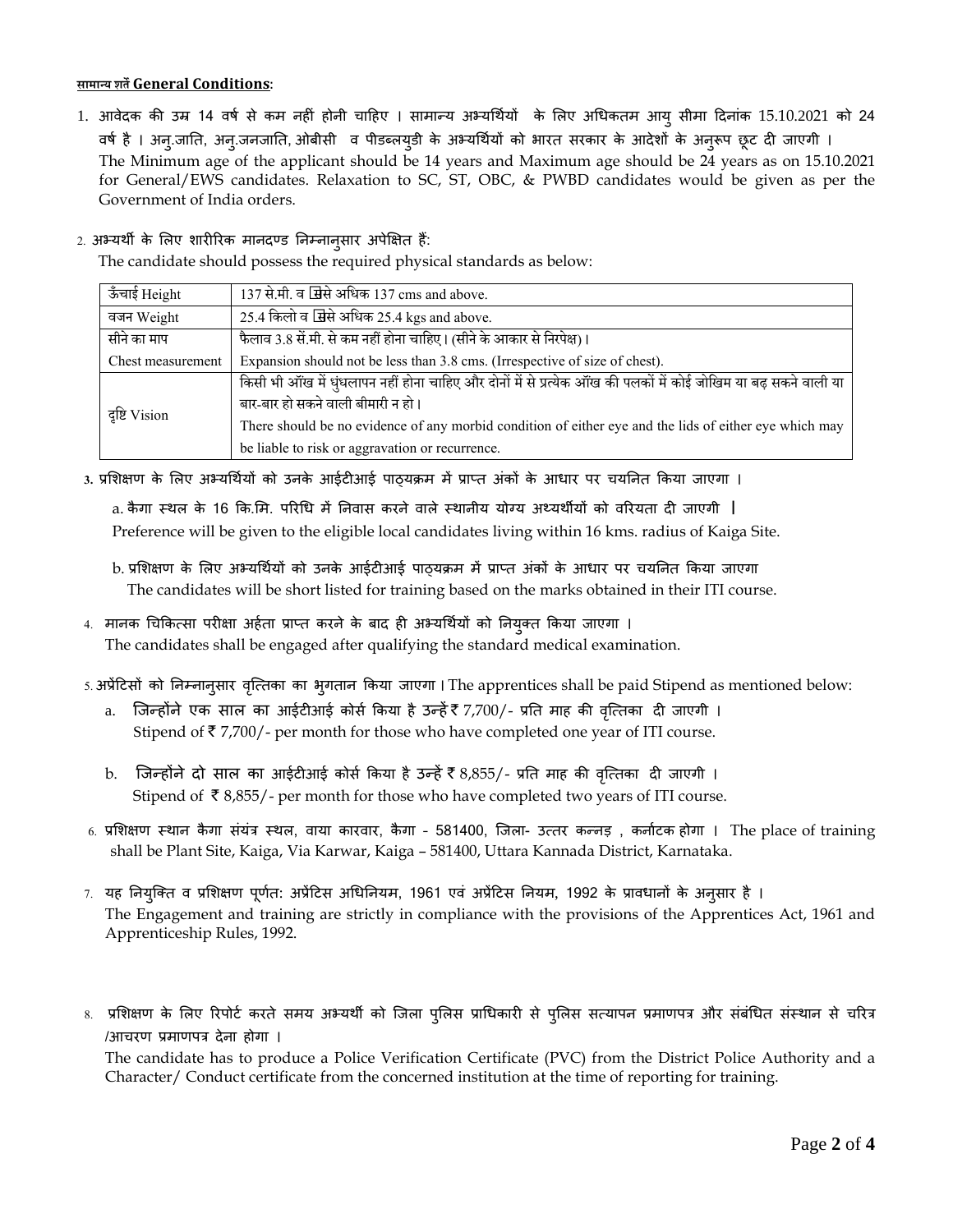9. प्रबंधन के पास किसी भी ट्रेड की रिक्तियों की संख्या निरस्त करने या परिवर्तित करने व बगैर कोई कारण बताए, अप्रेंटिस के नियुक्ति की पूरी प्रक्रिया को रद्द करने का अधिकार सुरक्षित है। अर्हता, आवदनों की स्वीकार्यता अथवा आपत्ति, चयन का ढ़ंग, आंशिक अथवा पूर्ण रूप से चयन प्रक्रिया का निरस्तीकरण, इत्यादि से संबंधित सभी मामलों में प्रबंधन का निर्णय अंतिम होगा और सभी अभ्यर्थियों के लिए बाध्यकारी होगा। इस विषय में किसी पत्र-व्यवहार पर विचार नहीं किया जाएगा । सीटों का भरा जाना अभ्यर्थी की उपयोगिता के आधार पर पूरी तरह प्रबंधन के विवेक पर होगा और अनुपयोगिता / अभ्यर्थियों की अपर्याप्त संख्या के कारण यदि इनमें से कुछ सीटें नहीं भरी जाती हैं तो रखे जाने के विष्य में कोई दावा पैदा नहीं होगा ।

Management reserves the right to cancel or alter the number of seats of particular trade or even the entire process of engagement of apprentice without assigning any reason whatsoever. The decision of Management will be final and binding on all candidates on all the matters relating to eligibility, acceptance or objection of the applications, mode of selection, cancellation of the selection process either in part of full etc. No correspondence will be entertained in this regard. Filling up of the seats is solely at the discretion of the management based on suitability of candidate and no claim will arise for engagement, if some of these seats are not filled due to unsuitability / insufficient number of candidates.

10. अप्रेंटिस प्रशिक्षण के लिए नामित अभ्यर्थियों को, अप्रेंटिस अधिनियम, 1961 और अप्रेंटिस नियम, 1992 के प्रावधानों के अनुसार एनपीसीआईएल के साथ एक करार करना होगा । अप्रेंटिस प्रशिक्षण की अवधि की समाप्ति पर यह अप्रेंटिस करार समाप्त हो जाएगा । अप्रेंटिस करार की असामयिक समाप्ति या इसमें किए जाने वाले विस्तार पर अप्रेंटिस अधिनियम, 1961 और अप्रेंटिस नियम, 1992 के प्रावधानों के अनुसार विचार किया जाएगा ।

Any person engaged to undergo apprentice training in a designated trade shall enter into contract of apprenticeship with NPCIL as per the Apprentices Act, 1961 and Apprenticeship Rules, 1992. The contract of apprenticeship shall stand terminated on the expiry of the said period of apprenticeship training. Any premature or extension of contract of apprenticeship shall be dealt as per the provisions of the Apprentices Act, 1961 and Apprenticeship Rules, 1992.

- 11. परिवहन / हॉस्टल सुविधा या किसी अन्य प्रकार की आवासीय सुविधा उपलब्ध नहीं कराई जाएगी । Providing Transport / Hostel facility or any other form of residential accommodation during Apprentice training is not under the scope.
- 12. आवेदित की गई ट्रेडों की संख्या का लिहाज किए बिना अभ्यर्थीयों को केवल एक ही आवेदन प्रपत्र प्रस्तूत करना चाहिए । एक से अधिक पंजीकरण / असवेदन करने की स्थिति में, केवल एक ट्रेड पर ही विचार किया जाएगा । Candidates should submit only one application form for any one trade irrespective of number of trades called for. In case of multiple registration or applications, only one trade will be considered.
- 13. **-**शिक्षण समाप्त होने पर अप्रेटिस को एनपीसीआईएल में रोज़गार का दावा करने का कोई अधिकार नहीं है । The **apprentice shall have no right to claim employment in NPCIL after completion of the training.**
- 14. एनपीसीआईएल पर किसी भी अप्रेन्टिस को अप्रेन्टिसशिप प्रशिक्षण अवधि के समाप्त होने के बाद कोई रोजगार देने के लिए बाध्यता <u>नहीं</u> होगी ना ही किसी अप्रेन्टिस को एनपीसीआईएल के अंतर्गत कोई रोजगार स्वीकार करने के बाध्यता होगी । **It shall neither be obligatory on the part of the NPCIL to offer any employment to any apprentice**  who has completed the period of his apprenticeship training nor shall it be obligatory on the part of the **apprentice to accept an employment under NPCIL**.
- 15. अ जा / अ ज जा/ अ पि व(एनसीएल) /पीडब्ल्यूबीडी/ आ.क.व. वर्ग से संबंधित सभी अभ्यर्थी, दस्तावेज़ों के सत्सापन के समय केंद्रीय सरकार दवारा निर्धारित प्रपत्र में जाति प्रमाणपत्र जारी करने के लिए प्राधिकृत सक्षम प्राधिकारी दवारा जारी जाति प्रमाणपत्र की स्व-सत्यापित प्रति, मूल प्रति के साथ सत्यापन के लिए प्रस्तुत करेंगे। ओ बी सी प्रमाणपत्र हाल ही में 01.04.2021 को जारी किया हुआ हो जिस पर क्रीमि लेयर /नॉन क्रीमि लेयर की स्थिति में के विषय में समुचित रूप से उल्लेख किया गया हो (भारत सरकार के दिशानिर्देशों के अनुसार केवल वे ओ बी सी अभ्यर्थी जो नॉन-क्रीमि लेयर का प्रामण पत्र रखते है, आरक्षण के लिए पात्र हैं। ) आर्थिक रूप से कमज़ोर वर्ग प्रमाणपत्र 01.04.2021 को या इसके बाद जारी किया हुआ होना चाहिए । निर्धारित प्रपत्रों को www.npcilcareers.co.in से डाउनलोड कर सकते हैं। Candidates